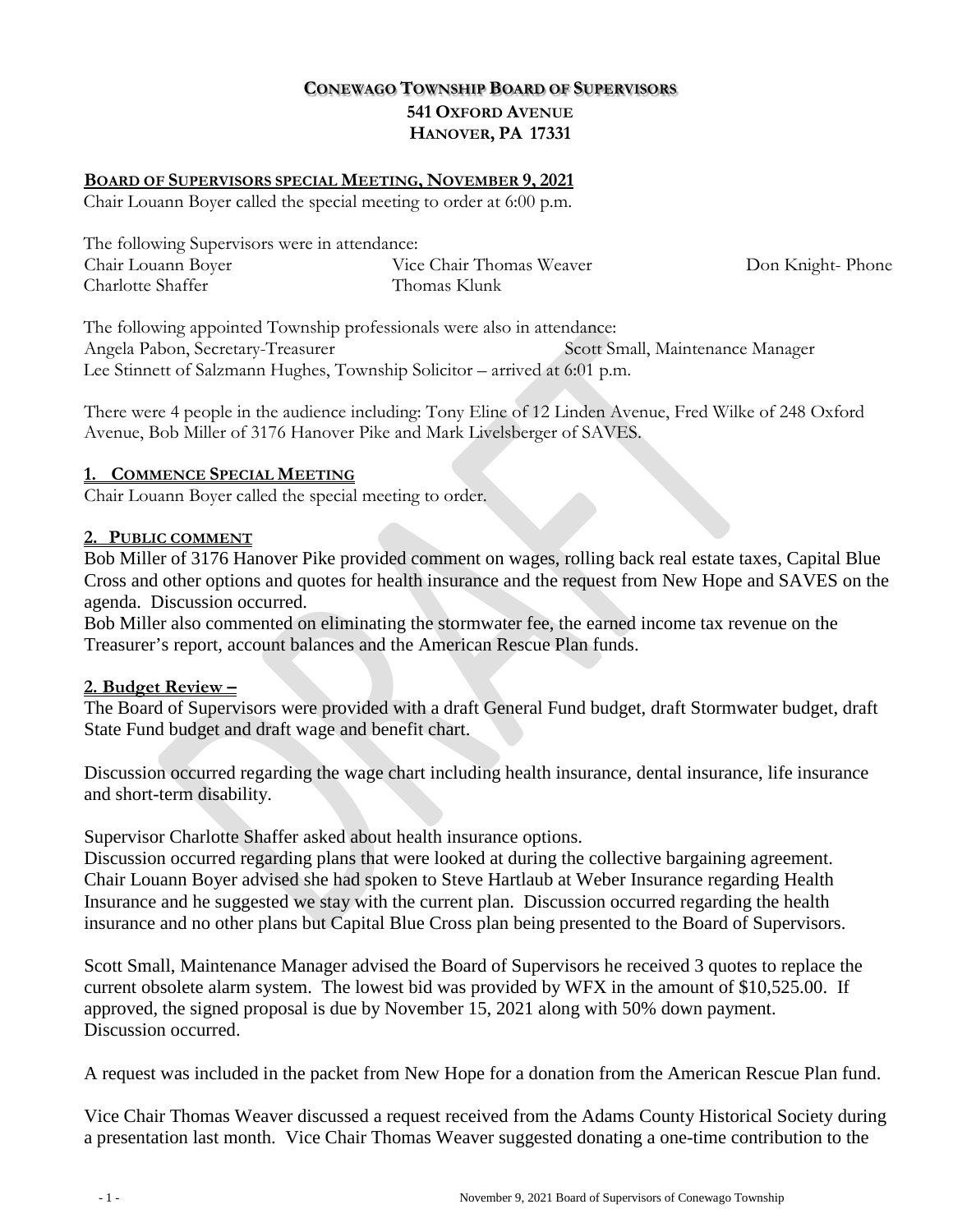Historical Society. Discussion occurred on current contributions and an amount to donate to the Historical Society.

The Board agreed to rename line item 459.000 to Historical Society and budget the amount of \$3,500.00.

Mark Livelsberger of SAVES discussed the SAVES request as was included in the packet.

Supervisor Shaffer advised the amount in the budget line is figured incorrectly.

Mark Livelsberger of SAVES also discussed SAVES loss of revenue and SAVES request for American Rescue Plan funds. He discussed apparatus replacement needed and expressed interest if any additional American Rescue Plan Funds are available.

Vice Chair Thomas Weaver discussed the condition of the alleys behind Linden and Maple Avenue. Discussion occurred regarding alleys within the Township and maintenance.

Discussion occurred regarding a resident's prior request to change the color of the police fence. The Board discussed the request and decided not to change the color of the fence.

Discussion occurred on real estate tax millage and suspending the stormwater fees. Supervisor Thomas Weaver suggested suspending the stormwater fees for one year and keeping the real estate tax millage the same.

Further discussion occurred regarding the stormwater fees, showing the Township is able to fund the MS4 program for compliance, stormwater being an unfunded mandate and a resolution to suspend the stormwater fee for a year.

Angela Pabon, Secretary/Treasurer commented on the approved budget being available for public review for 20 days. Discussion occurred.

The 2022 proposed budget was discussed including per capita, interest rate, PURTA, Municipal Pension State Aid, the Recycling grant, repayment from Stormwater to General Fund, miscellaneous revenue line items, wages, Ag Preserve, insurance, pension and line item 402.302 service charge for the American Rescue Plan (ARPA).

Bills have been received for the ARPA fund including reconciliations, interest, legal services and calculation of loss of revenue which will need reimbursed to the General Fund from ARPA. No 2022 budget has been created for the ARPA Fund.

The 2022 proposed budget discussion continued including the water cooler rental, engineering service fees, HRA reimbursements, alarm system, Assistant Secretary/Treasurer wages, Sherry Village Basin project for stormwater, the Collective Bargaining agreement for the Police Department, wages for the police admin position, looking into phone service and switching from Greenlink back to Comcast, SAVES contribution, ammunition carry-over, Maintenance uniform service, increasing gas line item 430.231 and diesel line item 430.232 back to \$5000.00 and \$12,000.00, snow overtime wages, traffic control devices, tax billing, and grant support.

The 2022 proposed budget for the State Fund was discussed including the 2022 road project which is Oxford Avenue and a new salt brine unit.

## **4. Other/New Business**

Chief Gary Baumgardner advised the board of the hiring process and asked permission to move forward with the candidate that was interviewed.